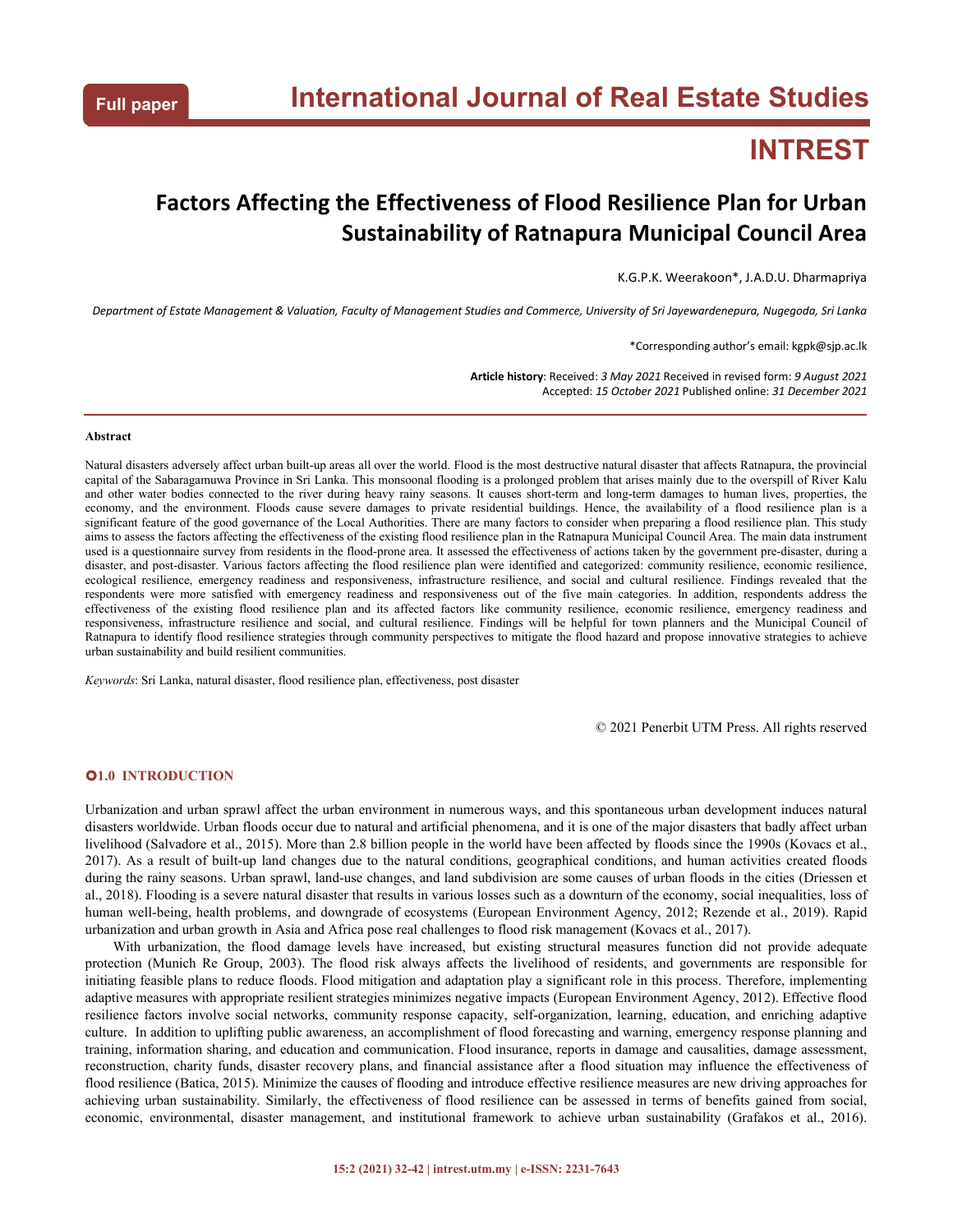However, several scholars have reviewed the issues regarding measurement frameworks and tools available for assessing flood resilience (Cutter et al., 2008; Oddsdóttir et al., 2013).

In Sri Lanka, the National Physical Plan in 2011 anticipates more than 50% of the country's population will be living in declared urban areas by 2030 are affecting the natural disasters, such as floods, landslides, droughts, coastal erosion, cyclones, lightning strikes, epidemics and effects of environmental contamination (Malalgoda et al., 2013). Flood is the main natural disaster in Sri Lanka, primarily affecting the people in built-up areas, reported over many years (Hettiwaththa & Abeygunawardana, 2018).

River flood is a widespread natural disaster in Sri Lanka, and there are four main river basins in the country which are vulnerable to floods. The Kalu River is the second largest river in the country and in the Kalu Ganga (river) basin, which is highly environmentally sensitive; floods affect rural agricultural lands and urban built-up lands Ratnapura Municipal Council (MC) area. Ratnapura is the provincial capital in Sabaragamuwa Province. Monsoonal flooding is a prolonged problem which the residents face. Consequently, the disastrous situation negatively impacts the human and natural setting of the Ratnapura MC Area.

Apart from river floods, human activities such as forest clearings, mining activities, garbage issues, and blockage of drainage systems indirectly cause widespread flooding (Churchill & Hutchinson, 1984; Hettiwaththa & Abeygunawardana, 2018). Flooding creates longterm and short-term effects on human lifestyle, properties, economy, environment, etc. Consequently, disasters negatively impact urban areas (Hettiwaththa & Abeygunawardana, 2018; Malalgoda et al., 2013). The severe flood in Ratnapura reported in May 2003 caused 122 deaths, affected 34,473 families, and inflicted damage of an estimated 11.4 billion Sri Lankan rupees. Therefore, it is vital to convert Ratnapura into a resilient city and strengthen urban sustainability. A practical, resilient city plan would minimize destructive situations to humans and properties while preparing the environment to carry out economic activities without disruptions to achieve sustainable communities (UN-Habitat, 2015). Currently, the residents in Ratnapura have great perseverance to withstand flood conditions with the help of relationships at a community level. However, existing relationships and cognitive distance between government agencies are limited to overcome the long-term resilience in the area (Ahangama et al., 2019). Furthermore, the social repercussions offlood-affected people are not considered in the implementation of flood-adaptive measures in Ratnapura municipality to prevent flood damage (Churchill & Hutchinson, 1984). Therefore, it is essential to identify the factors affecting the effectiveness of current flood resilience to get rid of the negative impacts (Malalgoda et al., 2013).

Ratnapura Municipal Council area has been severely affected by recent flood incidents. The most suitable method for measuring flood risk in Ratnapura isforecasting river water levels, which will indicate future flood risks. However, the responsible parties do not seem to carry out their duties properly and take proactive actions to mitigate potential floods in the future; instead, they depend on flood relief donations (Ahangama et al., 2019). Therefore, there is a requirement to measure the effectiveness in improving local preparedness, saving lives, and providing resources for rehabilitation during the flood disaster in Sri Lanka, especially in Ratnapura (Ahangama et al., 2019). There are many factors considered for measuring the effectiveness of a flood resilience plan. This study aims to identify the factors affecting the effectiveness of the flood resilience plan for urban sustainability in the Ratnapura Municipal Council Area. In addition, it focuses on identifying the relationship of each main factor with the flood resilience plan.

## **2.0 LITERATURE REVIEW**

#### **2.1 Urban Development and Urban Sustainability**

Currently, most urban areas of all over the world face flood risk. Flooding is a risk-related phenomenon influenced by natural conditions, undeveloped disaster culture of urban communities, etc. Therefore, future urban expansion needs to focus on a broad view of flood risk and new forms of flood damage. At Present, 55% of the world's population lives in urban areas, which is expected to increase to 68% by 2050 (United Nations, n.d.). However, the increase in urban agglomeration areas, population, buildings, and infrastructure highlights a more vulnerable society in the future due to climate-induced hydro-hazards (Jahn,2015).

The excessive urban development throughout the last century has deteriorated the natural flood protection systems in three ways. Firstly, built-up areas cover the land with solid surfaces such as roads, buildings, and pavements, and it controls intrusion and surface runoff. Secondly, unplanned urban development has created reclaimed wetlands, reducing the water retention and detention functions in flood plains. Thirdly, high sedimentation in the downstream drainage basins is caused due to soil erosion of upstream drainage basins as a result of deforestation (Abenayake et al., 2019).

Therefore, the urbanized areas need to provide proper plans by reducing the negative environmental impacts to achieve sustainability. Urban sustainability has become a new trend to address the adverse effects of human well-being and the naturalenvironment. The concept of "urban sustainability" is described as the ideal state of urban condition with the rational use of natural resources, protection of the environment, reduction of the use of non-renewable natural resources, economic equity, and social well-being into urban development (Adinyira et al., 2007; Drakakis-Smith, 1997; Holden et al., 2008). There should be an equal concern on social, economic, environmental, and governance sustainability. These indicators are required to measure the performance of sustainable development as there is a need for measurable indicators in urban sustainability (Ugwu & Haupt, 2007).

#### **2.2 Resilient Cities**

Communities in resilient cities can resist, recover, and prepare for future revelations (economic, environmental, social, and institutional) to promote sustainable development, well-being, and equitable growth (Kounani & Skanavis, 2019). Urban resilience generally refers to the capacity to absorb, adjust, and adaptive the urban environment. Nevertheless, it is claimed that resilience shares many other main contemporary urban priorities, such as prosperity, stability, and economic growth (Tompkins & Hurlston-McKenzie, 2011). Additionally,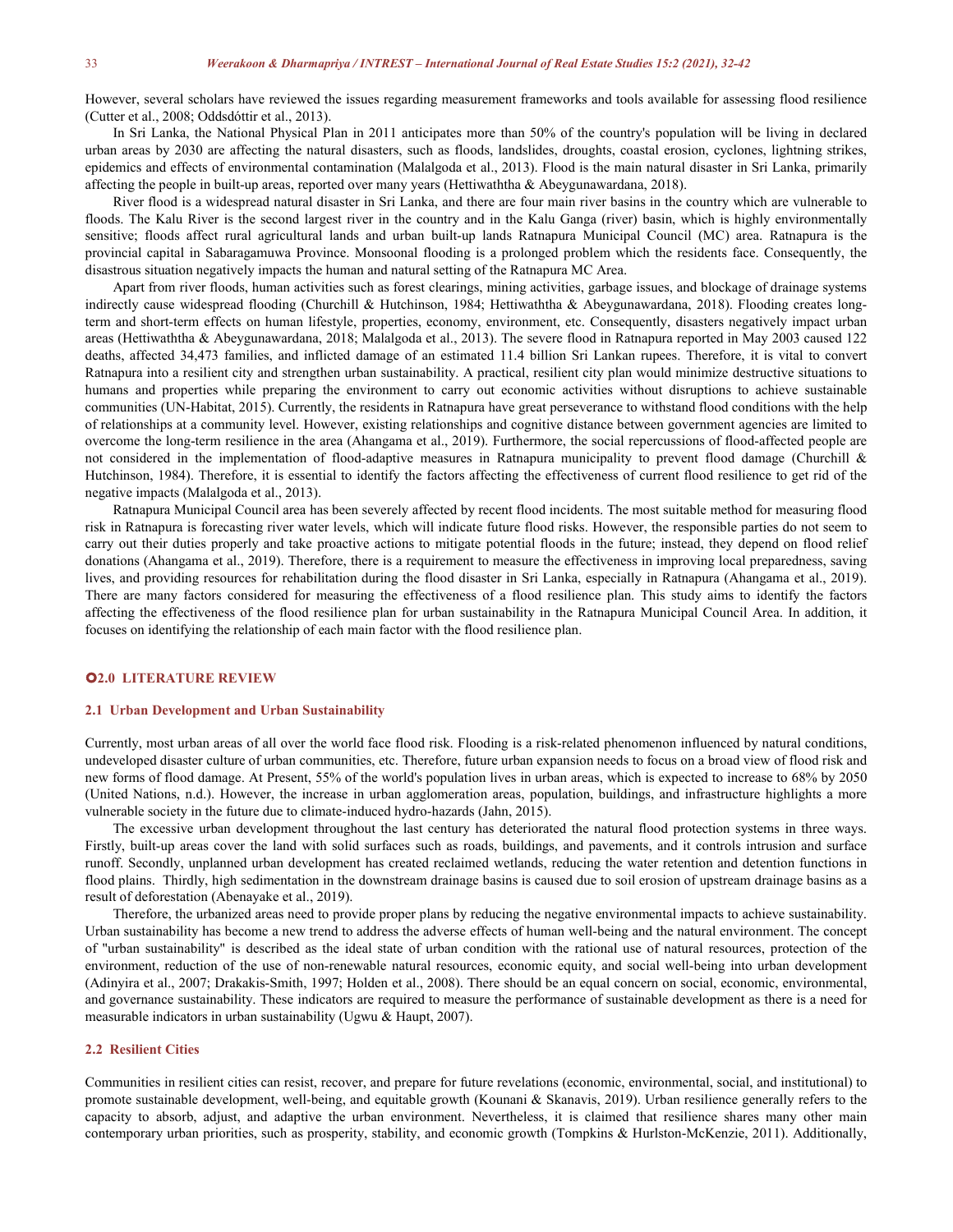resilience can be considered as one of the key concepts for operationalizing sustainability. Globally, all the cities have addressed challenges due to urbanization by providing clean air and essential services to the city dweller, safe and adequate housing, and thriving in resilient and sustainable communities to achieve urban sustainability (United Nations, n.d.). Cities must be resilient if they can be seen as competent to achieve urban sustainability (Getting Serious about Resilience in Planning, 2012). Resilient cities can cope with various challenges because they have flexibility, the capacity to reorganize and be integrated into the urban system (Melkunaite & Guay, 2016). This concept must become the focus of urban planning to form places that can manage and become the driving force for urban development (Kounani & Skanavis, 2019).

### **2.3 Disaster Resilience Actions Adopted by International Contexts**

In 2013, Shaw et al. (2013) evaluated the disaster reduction approaches in Bangladesh, which is vulnerable to disasters in the last 150 years. Bangladesh has developed approaches for the risks of disasters such as floods, droughts, cyclones, etc. Rahman and Salehin (2013) have identified three innovative strategies to reduce the flood risk in Bangladesh. An evaluation of the measures taken against the risks caused by the cyclones in Bangladesh, it is noted that Bangladesh has multipurpose cyclone shelter, cyclone preparedness program, coastal afforestation, and coaster embankment to stand against the risks caused by cyclones as wellas implement a cyclone resilient housing system (Mallick & Rahman, 2013). The study was conducted to assess disaster risk reduction in Nagpur, India, one of Central India's fastest-growing agglomerations with increasing urbanization (Dhyani et al., 2018). Urban environments are considered an essential contributor to emerging problems, threats, and potential solutions for many environmental challenges facing the city. In particular, the loss of agricultural and ' natural ' ecosystems would put more significant pressure on urban green spaces in rural areas in the city. An ecological strategy for Nagpur's smart growth would aim to restore the city's natural environment to a healthy state while renouncing direct facilities, tangible and intangible benefits from the green assets. Chou and Wu (2014) carried out a study about disaster resilience of urban communities in Taiwan, which implemented a disaster-centric approach in readiness for disaster situations. Oman was significantly affected by severe natural disasters annually. This situation was overcome by applying planning and emergency response to achieve greater disaster resilience (Al-Manji et al., 2021). However, the disaster management and resilience programs have never accomplished the same actions, policy prominence, or obtained financial contribution rates comparable to Asia or Latin America in the Southern African region. It is not just because of the disaster risk profile in South Africa, which has higher variations with disaster risk profiles of the other continents (Holloway, 2003).

## **2.4 Disaster Resilience Plans in Sri Lanka**

Numerous hazards affect Sri Lanka, including events that are related to weather, such as cyclones, monsoon rain, and subsequent flooding and landslides (Disaster Management Center, n.d.). However, because of the diverse topography and environment in Sri Lanka, disasters vary immensely. Regional and regular floods pose the greatest threat to ecosystems and the flood risk profile owing to the increment in the intensity and frequency among hydro-meteorological hazards (Ministry of Disaster Management, 2014). Sri Lanka is following the Sendai framework introduced in 2015 for disaster risk reduction, especially for the hazards like flooding and landslides.According to this framework, identify disaster risks, then invest in disaster risk reduction to improve resilience and strengthen disaster risk governance to manage disaster risks (UNDRR, 2019). The National Emergency Operations Plan (NEOP) was established with the United Nations Development Program (UNDP). It defines the control process, the event command structure, the operating protocol, and the planning mechanism for a successful response to a disaster or emergency, the roles and responsibilities of the various stakeholders in a disastrous situation. The National Disaster Risk Management Policy (2013) has emphasized the rapid recovery of essential services and the enhancement of restoration and rehabilitation programs for the affected population in the medium and long term.

Additionally, institutional frameworks for early warning systems with country-wide coverage are created. The system consists of specialized organizations (such as the Department of Geological Survey, Meteorological Department, and Mines Bureau) responsible for monitoring threats of each form. In 2016 and 2017, the Ministry of National Policies and Economic Affairs and the Ministry of Disaster Management jointly implemented a Post-Disaster Needs Assessment (PDNA) for major catastrophic events such as Flood and Landslides, with funding from international partners including UNDP, the European Union (EU) and the World Bank. In 2018, Ahangama et al. (2019) stated that in Sri Lanka, there is a problem with the practical effectiveness of actions and approaches followed.

## **2.5 Effectiveness ofDisaster Resilience Plans**

The development plan is the key tool used to monitor and regulate physical development in urban areas. It introduces land-use controland infrastructure development as strategies to inspire socio-economic development and ecological management (Beltrão, 2013). With the increment in large-scale difficulties caused by climate change, overall development planning, especially spatial planning and building regulations, is insufficient to ensure sustainable development (Koubi, 2019). Saavedra and Budd (2009) emphasize the importance of understanding inherent local resilience and increasing this resilience through tactical intervention involving stakeholders. Pelling and High (2005) and Berkes (2007) mentioned that disaster resilience strategies are a fundamental part of developing a resilient process. In this stage, authorities need to identify a proper disaster plan with people's participation based on their needs, resources, and general safety, security, and quality of life (Maidin, 2008). However, there is no clear set of strategies to ensure public safety and protection against natural hazards, even though enhancing the quality of life isthe general goal of most urban plans (Sandifer & Walker, 2018). Because of that, it is required at all stages of the planning process to achieve improved understanding and identification of critical issues and their resolution through socially acceptable, environmentally sustainable, technically viable, and economically feasible strategies to achieve an effective resilience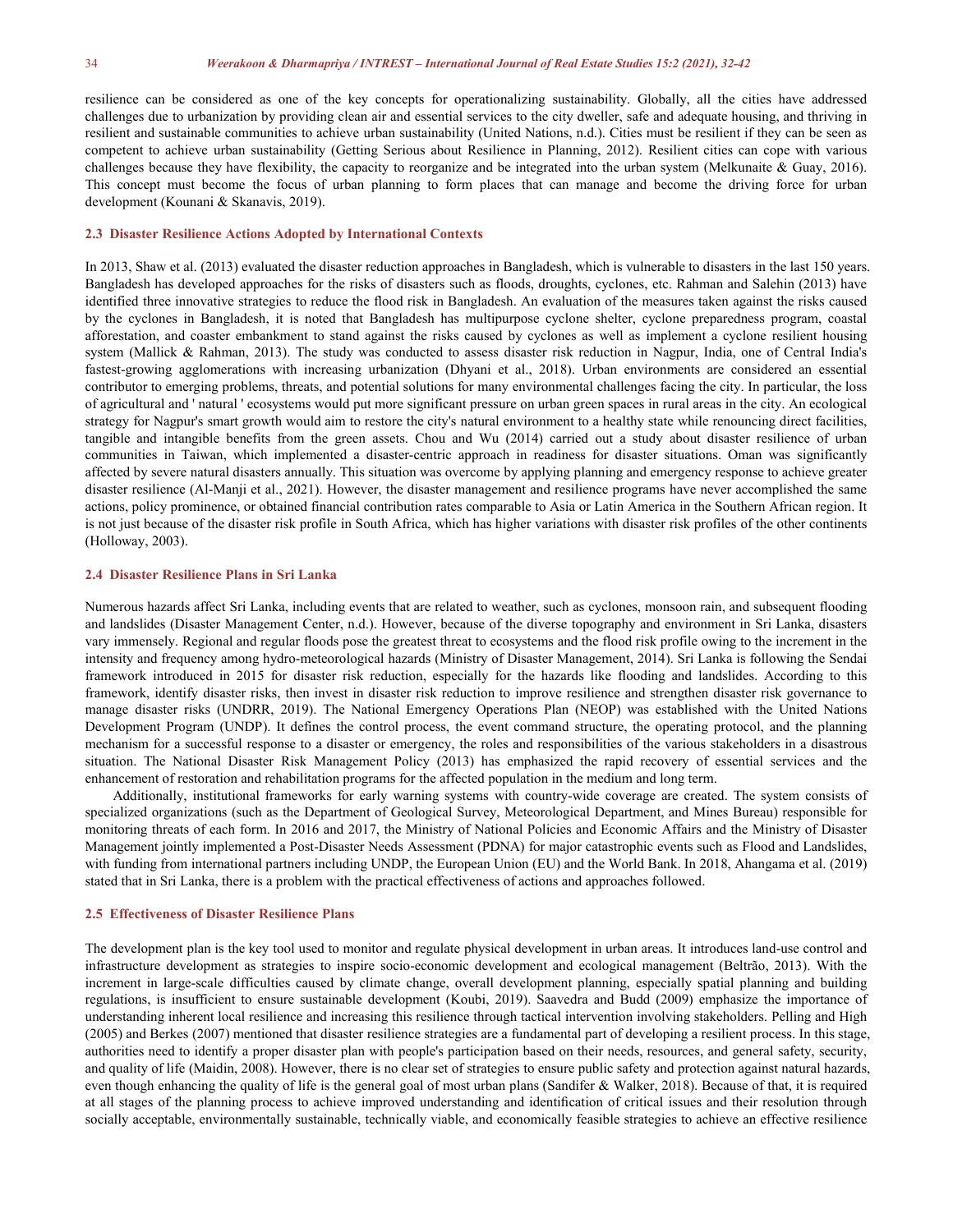development plan. Therefore, there were multidimensional approaches for measuring the effectiveness of the resilience plans. Table 1 provides factors extracted from the literature to achieve the research objective.

| <b>Main Factor</b>                                        | <b>Sub-factors</b>                                                                                                                                                                                                                                                                                                                              | <b>Literature Source</b>                                                                      |  |
|-----------------------------------------------------------|-------------------------------------------------------------------------------------------------------------------------------------------------------------------------------------------------------------------------------------------------------------------------------------------------------------------------------------------------|-----------------------------------------------------------------------------------------------|--|
| <b>Community Resilience</b>                               | Awareness program to improve public<br>$\overline{a}$<br>understanding of climate change & risk<br>Awareness program on hazard<br>$\overline{a}$<br>intensity & frequency<br>Practical training program for<br>$\overline{a}$<br>community<br>Inculcate saving & insurance habits<br>among people                                               | Adger (2000)<br>Carpenter et al. (2001)<br>Oddsdóttir et al. (2013)<br>Berkes and Ross (2013) |  |
| <b>Economic Resilience</b>                                | Recovery amount<br>$\overline{\phantom{m}}$<br>Impact on income-earning<br>opportunities<br>Secure and sufficient food supply<br>Access to financial services<br>Hazard resistant livelihood practices<br>$\overline{a}$<br>Asset protection<br>$\overline{\phantom{a}}$                                                                        | Mancini et al. (2012)                                                                         |  |
| <b>Ecological Resilience</b>                              | Land use & management<br>$\overline{\phantom{a}}$<br>The community adopted sustainable<br>$\overline{\phantom{m}}$<br>environmental management<br>Protect greenery & soil cover<br>$\overline{a}$                                                                                                                                               | Carpenter et al. (2001)                                                                       |  |
| <b>Emergency Readiness &amp;</b><br><b>Responsiveness</b> | Early warning system<br>$\overline{\phantom{a}}$<br>Rescue actions<br>$\overline{\phantom{a}}$<br>Post-disaster cleaning & other services<br>$\overline{a}$<br>Relocation programme<br>$\overline{a}$<br>Regulate the development of lands in<br>flood areas<br>Solid waste collection /disposal &<br>$\overline{a}$<br>maintenance of drainage | Adger (2000)<br>Berkes and Ross (2013)<br>Oddsdóttir et al. (2013)                            |  |
| <b>Infrastructure Resilience</b>                          | Electricity<br>$\overline{\phantom{a}}$<br>Water<br>$\overline{a}$<br>Health access<br>Transportation<br>Communication<br>Sanitary facilities                                                                                                                                                                                                   | Berkes and Ross (2013)                                                                        |  |
| Social & Cultural<br><b>Resilience</b>                    | Community participation in plan-<br>$\overline{\phantom{a}}$<br>making<br>Women participation in plan-making<br>$\overline{\phantom{m}}$<br>Community awareness of legal<br>$\overline{a}$<br>mechanism and other responsible<br>actors                                                                                                         | Adger (2000)<br>Berkes and Ross (2013)<br>Oddsdóttir et al. (2013)                            |  |

## **Table 1** Variable matrix

## **3.0 CASE STUDY AREA**

Ratnapura Municipal Council Area (RMC) is located in the Ratnapura Administrative District, Sabaragamuwa Province, Sri Lanka (Figure 1). It is situated in a valley surrounded by mountains. The Kalu Ganga, the country's second-largest river in terms of yearly runoff volume, passes through the city and is RMC's most prominent hydrological feature. The Kalu Ganga and its various branches discharge 7,600 million cubic meters ofwater into the ocean each year. The Way Ganga, Katugas Ella, Dodangaha Ella, Bambara Botuwa Ella, Denawaka Ganga, Mana Ella, and other minor streams all join to the Kalu Ganga in RMC. The Katugas Ella and Rajna Ella are two of RMC's waterfalls.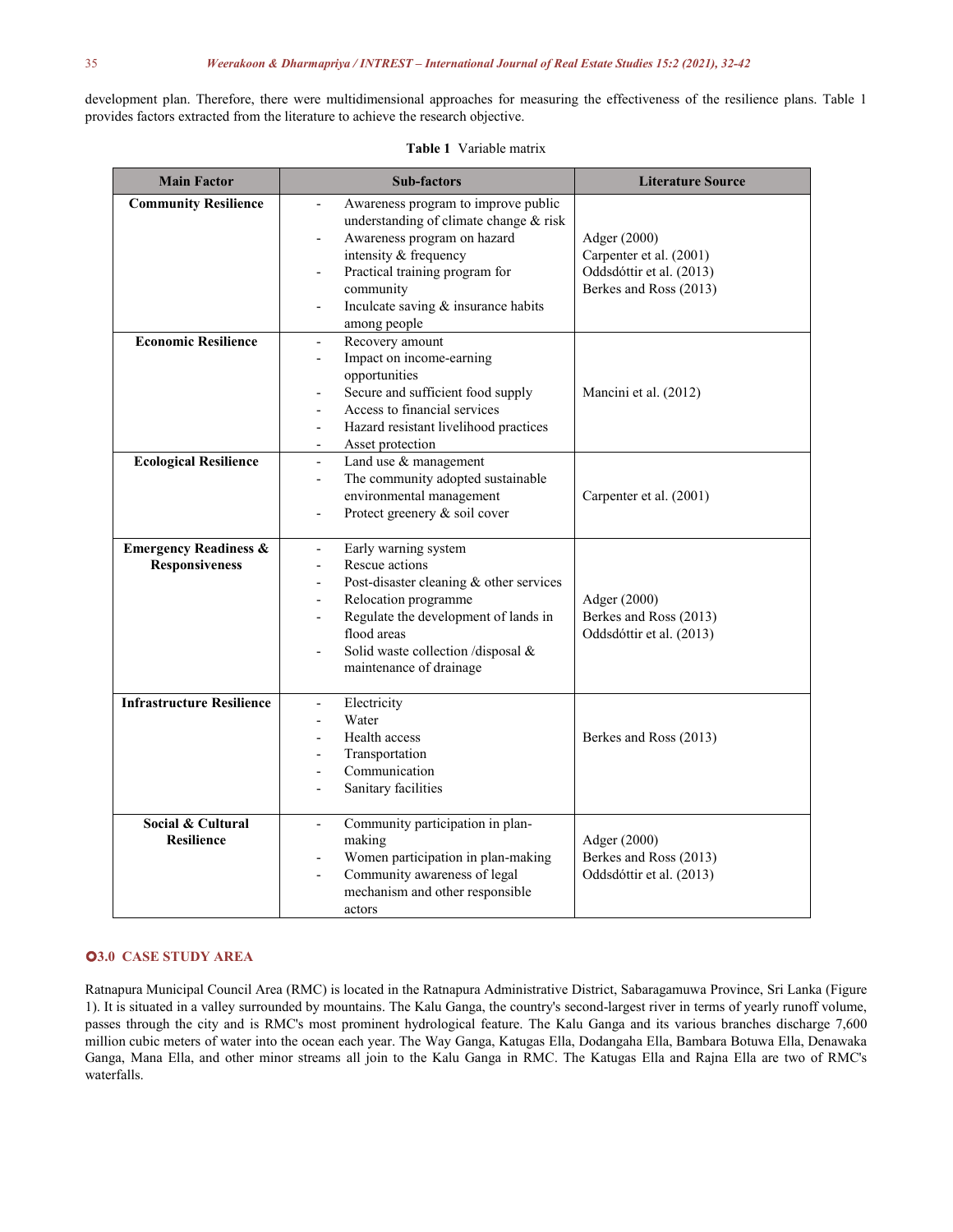

**Figure 1** Location of Ratnapura



**Figure 2** Flood affected area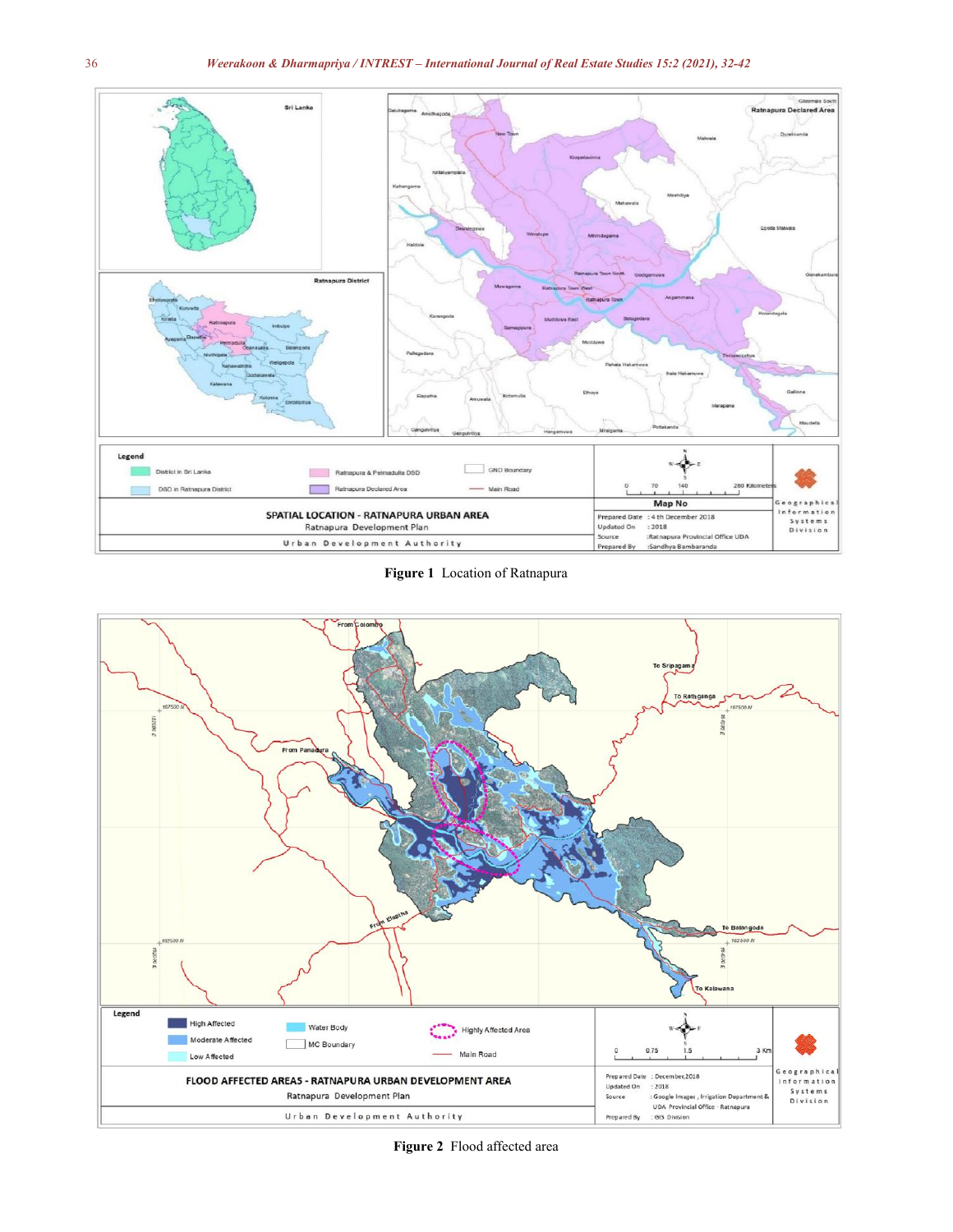Ratnapura is in the wet zone of Sri Lanka with average annual rainfall between 3000mm–4000mm. The highest rainfall is practiced during the southwest monsoon in May and June and during the inter-monsoon in September, October, and November. The lowest rainfall occurs in January and February. The average annual temperature is 29.4°C in the area. The highest temperatures are generally recorded in March while the lowest is recorded in January. Therefore, Ratnapura MC Area is vulnerable to floods, and the irrigation department has identified the flood vulnerability in three ways: Minor Flood, Major Flood, and Critical Flood (Table 3). Ratnapura MC Area consists of 18 Grama Niladari divisions, and 11 divisions are vulnerable to flood effect. Major flood occurrences strike the town center once every ten years, causing catastrophic damage to life and property as well as disruptions to city functions (Hettiwaththa & Abeygunawardana, 2018).

| <b>Type of flood</b> | Return<br>period | Level of flood                          | <b>Recorded years</b>                                      |  |
|----------------------|------------------|-----------------------------------------|------------------------------------------------------------|--|
| Critical Floods      | 50 years         | Over 80ft MSL                           | 1913, 1947, 1989, 2003                                     |  |
| Major Floods         | 10 years         | $70\text{ft} - 80\text{ft} \text{ MSL}$ | 1857, 1872, 1893, 1924, 1957, 1969, 1978, 1982, 1993, 2017 |  |
| Minor Floods         | 01 year          | $66ft - 70ft MSL$                       | 1939, 1940, 1966, 1967, 2006                               |  |

**Table 2** History of flood (Source: Irrigation Department of Sri Lanka)

The most recent disastrous flood, categorized as a major flood, occurred in 2017. Out of the 18 Grama Niladari divisions in Ratnapura MC Area, only 11 divisions are vulnerable to floods. Those areas are, Muwagama, Angammana, Mudduwa, Mudduwa East, New Town, Ratnapura Town, Ratnapura North, Dewalegawa, Thiriwanaketiya, Weralupa, and Batugedara. According to the previous experience and records obtained from Divisional Secretariat Ratnapura, the frequency and past flood occurrences in each Grama Niladari Division were identified. The data proved that floods mainly occurred after April and continued till August, September, or October. The rainfall pattern appears to have directly impacted this situation, as 300 mm of rain is typically recorded in April, May, June, July, September, October, and November.

| <b>Grama Niladari Division</b> | House units affect by flood |                    | <b>Affected population</b> |
|--------------------------------|-----------------------------|--------------------|----------------------------|
|                                | <b>Minor Flood</b>          | <b>Major Flood</b> |                            |
| Muwagama                       | $40 - 50$                   | 350-450            | 2,500                      |
| Angammana                      | 80                          | 350                | 1,400                      |
| New Town                       | 05                          | 15                 | 71                         |
| Dewalegaawa                    | 60                          | 200                | 847                        |
| Mudduwa                        | -                           | 121                | 484                        |
| Mudduwa East                   | 50                          | 360                | 1,440                      |
| Thiriwanakatiya                | -                           | 30                 | 100                        |
| Batugedara                     | 35                          | 488                | 1,800                      |
| Weralupa                       | 05                          | 280                | 1,120                      |
| Ratnapura Town                 | 12                          | 129                | 412                        |
| Ratnapura North                | -                           | 45                 | 183                        |

**Table 3** Housing units and population affected by flood (Source: Ratnapura Divisional Secretariat)

According to Table 3,more than 40 housing units located in Muwagama, Angammana, Dewalegawa, and Mudduwa East are highly affected in a minor flood situation. Also, major flood situations highly affect housing units located in Batugedara, Muwagama, Angammana, and Mudduwa East.

## **4.0 METHODOLOGY**

The study mainly focuses on residents' experiences in the flood-prone area, and 70 individual households located in a flood-prone area in RMC were selected through convenience sampling method to be given a structured questionnaire. Primary data were collected through this questionnaire survey, and it consists of 30 questions based on literature (Table 1). The dependent variable was assessed based on main factors. Sub-factors indicated in Table 1, and accordingly, six main variables considered for this study, namely Community Resilience, Ecological Resilience, Emergency Readiness and Responsiveness, Infrastructure Resilienc Resilience, given in the literature are considered as the independent variables of the study (refer Table 1).

The effectiveness of the flood resilience plan is the dependent variable in this study.It was indicated through the questionnaire using questions related to four factors: reduction in deaths and injuries after the flood resilience plan, reduction in flood occurrences through the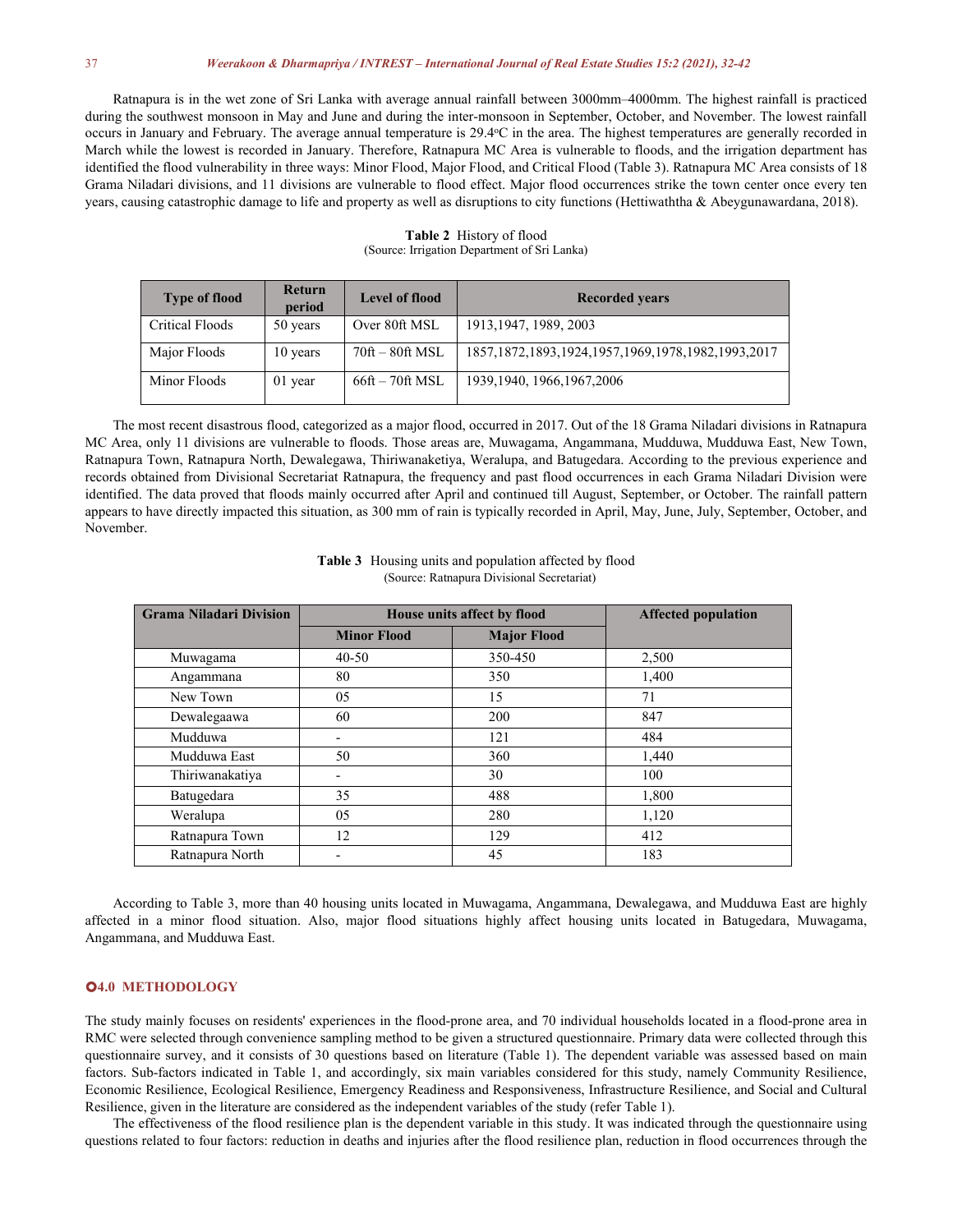current flood mitigation projects, level of implementation of the existing laws and regulations related to flood mitigation, level of knowledge of the authorized agencies and planners about the sensitivity to flooding risk (Table 4). In addition, secondary data were used to identify existing flood situations and plans. Those data were collected from Disaster Management Center, Irrigation Department Ratnapura, Urban Development Authority Ratnapura, and Divisional Secretariat Ratnapura. The data was statistically evaluated using correlation analysis, and the quantitative conclusions were qualitatively supported. As per the methodology, Figure 3 shows the conceptual framework of the study.



Figure 3 Conceptual framework for assessing the effectiveness of flood resilience plan

| <b>Variable</b>                                          |                                                                                                                                        | <b>Measurement</b> | <b>Factors</b>                                                                                                                                                                                                                          |  |
|----------------------------------------------------------|----------------------------------------------------------------------------------------------------------------------------------------|--------------------|-----------------------------------------------------------------------------------------------------------------------------------------------------------------------------------------------------------------------------------------|--|
| <b>Name</b>                                              |                                                                                                                                        |                    |                                                                                                                                                                                                                                         |  |
| <b>Dependent Variable</b>                                |                                                                                                                                        |                    |                                                                                                                                                                                                                                         |  |
| <b>Effectiveness of</b><br><b>Flood Resilience Plan</b>  | <b>EFRP</b>                                                                                                                            | Continuous         | - Reduction in deaths and injuries<br>- Flood mitigation projects<br>- Application of existing laws and regulations related to flood<br>mitigation                                                                                      |  |
|                                                          |                                                                                                                                        |                    | - Knowledge and sensitivity of flood situation about government<br>agencies                                                                                                                                                             |  |
|                                                          |                                                                                                                                        |                    | <b>Independent Variables</b>                                                                                                                                                                                                            |  |
| Community<br><b>Resilience</b>                           | CR                                                                                                                                     | Continuous         | - Awareness programme - climate change & risk<br>- Awareness programme on hazard intensity & frequency<br>- Practical training programme for community                                                                                  |  |
| <b>Economic Resilience</b>                               | ER                                                                                                                                     | Continuous         | - Recovery amount<br>- Impact on income-earning opportunities<br>- Secure and sufficient food supply<br>- Access to financial services<br>- Hazard resistant livelihood practices                                                       |  |
| <b>Ecological Resilience</b>                             | <b>ECR</b>                                                                                                                             | Continuous         | - Land use & management<br>- Community adopted sustainable environmental management<br>- Protect greenery & soil cover                                                                                                                  |  |
| <b>Emergency</b><br>Readiness &<br><b>Responsiveness</b> | <b>ERR</b>                                                                                                                             | Continuous         | - Early warning system<br>- Rescue actions<br>- Post-disaster cleaning & other services<br>- Relocation programme<br>- Regulate the development of lands in flood areas<br>- Solid waste collection /disposal & maintenance of drainage |  |
| <b>Infrastructure</b><br><b>Resilience</b>               | - Electricity<br>- Water<br>- Health access<br><b>IR</b><br>Continuous<br>- Transportation<br>- Communication<br>- Sanitary facilities |                    |                                                                                                                                                                                                                                         |  |

|  |  | <b>Table 4</b> Dependent and independent variables |  |
|--|--|----------------------------------------------------|--|
|--|--|----------------------------------------------------|--|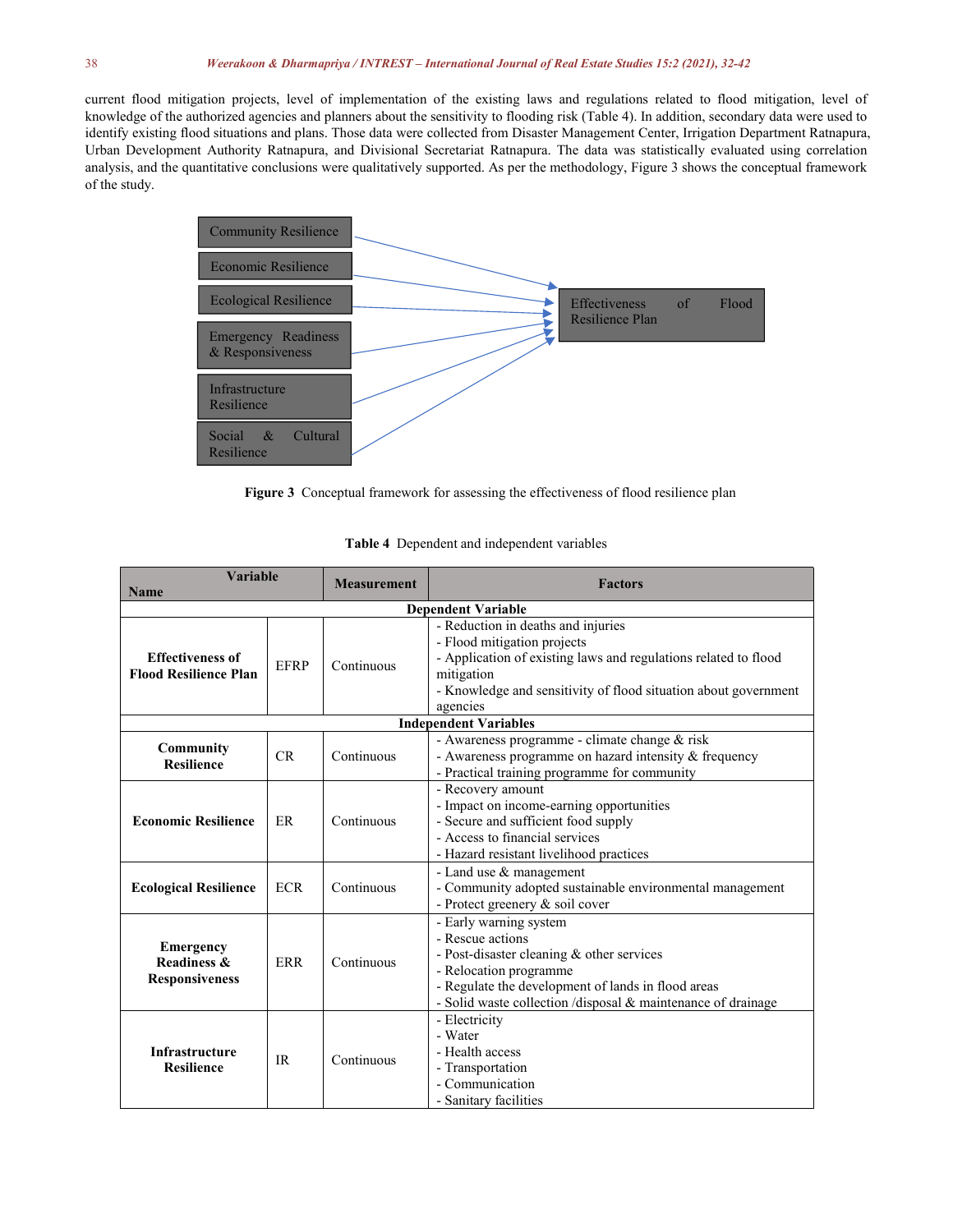| Social & Cultural<br><b>SCR</b><br><b>Resilience</b> |
|------------------------------------------------------|
|------------------------------------------------------|

The second objective of the study is to identify the relationship between the effectiveness of a flood resilience plan with the main factors. Accordingly, the following hypotheses were developed (see Table 5).

## Table 5 Hypotheses of the study

| No | <b>Hypothesis</b>                                                                                      |
|----|--------------------------------------------------------------------------------------------------------|
|    | $H0$ = There is no significant relationship between community resilience and the effectiveness of a    |
| 1  | flood resilience plan.                                                                                 |
|    | $H1$ = There is a significant relationship between community resilience and the effectiveness of a     |
|    | flood resilience plan.                                                                                 |
|    | $H0$ = There is no significant relationship between economic resilience and the effectiveness of a     |
| 2  | flood resilience plan.                                                                                 |
|    | $H2$ = There is a significant relationship between economic resilience and the effectiveness of a      |
|    | flood resilience plan.                                                                                 |
|    | H0= There is no significant relationship between ecological resilience and the effectiveness of        |
| 3  | flood resilience plans.                                                                                |
|    | H3= There is a significant relationship between ecological resilience and the effectiveness of flood   |
|    | resilience plans.                                                                                      |
|    | $H0$ = There is no significant relationship between emergency readiness and responsiveness and the     |
| 4  | effectiveness of a flood resilience plan.                                                              |
|    | H4 = There is a significant relationship between emergency readiness and responsiveness and the        |
|    | effectiveness of a flood resilience plan.                                                              |
|    | $H0$ = There is no significant relationship between infrastructure resilience and the effectiveness of |
| 5  | flood resilience plans.                                                                                |
|    | $H5$ = There is no significant relationship between infrastructure resilience and the effectiveness of |
|    | flood resilience plans.                                                                                |
|    | H0= There is no significant relationship between social and cultural resilience and the                |
| 6  | effectiveness of a flood resilience plan.                                                              |
|    | H6= There is no significant relationship between social and cultural resilience and the                |
|    | effectiveness of a flood resilience plan.                                                              |

## **5.0 RESULTS AND DISCUSSION**

The mean distribution of the variables shows the community perception about factors affecting the flood resilience plan (see Table 6).

| <b>Variable</b>                      | Mean   | Rank |
|--------------------------------------|--------|------|
| Emergency Readiness & Responsiveness | 4.1714 |      |
| Social & Cultural Resilience         | 2.6333 |      |
| Economic Resilience                  | 2.3595 |      |
| Infrastructure Resilience            | 2.2905 |      |
| Ecological Resilience                | 2.2667 |      |
| <b>Community Resilience</b>          | 2.2357 |      |

Table 6 Mean values of factors affecting flood resilience plan

Social & Cultural Resilience, Economic Resilience, Infrastructure Resilience, Ecological Resilience, and Community Resilience have mean values of 2.6333, 2.3595, 2.2905, 2.2667, and 2.2357, respectively. All variables have mean values which range from 2.23-2.64, except Emergency Readiness and Responsiveness. These results express that the community was more satisfied with Emergency Readiness and Responsiveness factor because it has recorded the highest mean value of 4.1714.

Cronbach's alpha was used to test the data's reliability, and the results are displayed in Table 7. As a result, Cronbach's alpha is equal to 0.864. When this score is more than 0.7, it suggests that the data has good internal consistency and reliability.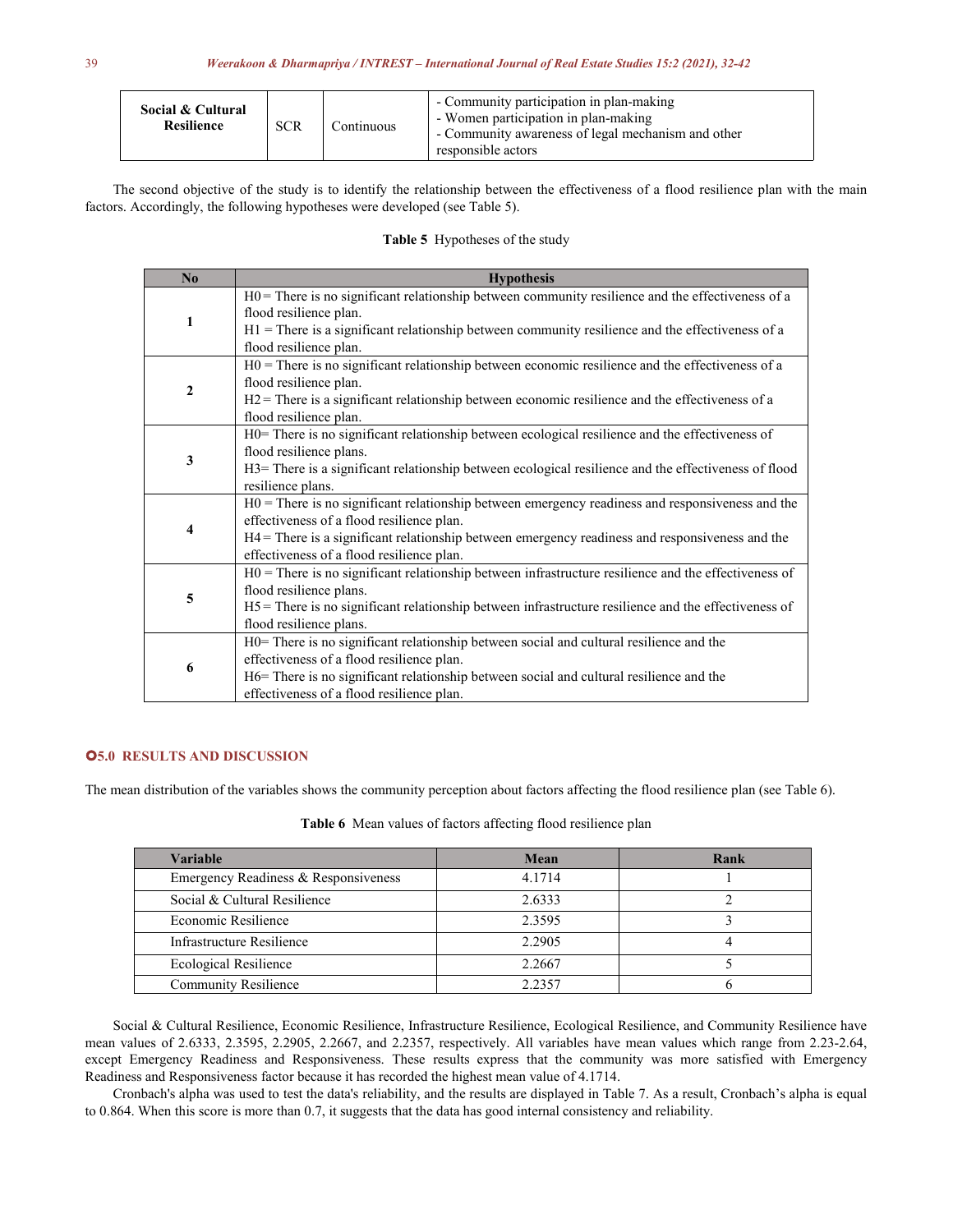## **Table 7** Reliability statistics

| <b>Cronbach's Alpha</b> | <b>Number of Items</b> |
|-------------------------|------------------------|
| 0.864                   |                        |

## **5.1 Testing Hypothesis**

As portrayed above, Table 5 delineated the hypotheses created for the study. Subsequently, the following Table 8 depicts the results of correlation analysis.

## **Table 8** Correlations

| <b>Factors</b>                       | <b>Pearson Correlation</b> | p-value |
|--------------------------------------|----------------------------|---------|
| Infrastructure Resilience            | 0.805                      | 0.000   |
| Emergency Readiness & Responsiveness | 0.708                      | 0.000   |
| Economic Resilience                  | 0.630                      | 0.000   |
| Social & Cultural Resilience         | 0.552                      | 0.000   |
| <b>Community Resilience</b>          | 0.389                      | 0.001   |
| <b>Ecological Resilience</b>         | 0.252                      | 0.055   |

As shown in Table 8, the p-values of the individual correlations between the effectiveness of flood resilience plan and infrastructure resilience, Emergency readiness & responsiveness, Economic resilience, Social & Cultural resilience, and Community resilience are all less than the significance level of 0.05, indicating that these correlation coefficients are significant. Infrastructure resilience has the highest positive correlation with the effectiveness of flood resilience plans. The other four factors also have a considerable positive correlation with the effectiveness of the flood resilience plan. However, the p-value of correlation between ecological resilience and effectiveness of flood resilience plan (0.055) is greater than the significance level of 0.05. Hence, the association between these two variables is not statistically significant.

## **Table 9** Results of hypothesis testing

|                | <b>Hypothesis</b>                                                                                                            | Sig.  | <b>Status</b> |
|----------------|------------------------------------------------------------------------------------------------------------------------------|-------|---------------|
| H1             | There is a relationship between community resilience and the effectiveness<br>of a flood resilience plan.                    | 0.001 | Accepted      |
| H <sub>2</sub> | There is a relationship between economic resilience and the effectiveness of<br>a flood resilience plan.                     | 0.000 | Accepted      |
| H <sub>3</sub> | There is a relationship between ecological resilience and the effectiveness<br>of a flood resilience plan.                   | 0.055 | Rejected      |
| H4             | There is a relationship between emergency readiness $\&$ responsiveness and<br>the effectiveness of a flood resilience plan. | 0.000 | Accepted      |
| H <sub>5</sub> | There is a relationship between infrastructure resilience and the<br>effectiveness of flood resilience plans.                | 0.000 | Accepted      |
| H <sub>6</sub> | There is a relationship between social and cultural resilience and the<br>effectiveness of a flood resilience plan.          | 0.000 | Accepted      |

The outcomes of the hypotheses that were investigated are listed in Table 9.As a result, null hypotheses for five of the independent variables are rejected. Thus, the effectiveness of a flood resilience plan is significantly related to community resilience, economic resilience, emergency readiness and responsiveness, infrastructure resilience, and social and cultural resilience. These factors' correlation coefficients with flood resilience plan effectiveness indicate that they directly correlate with the dependent variable. As per the result, authorities must prioritize and pay close attention to these variables to develop an efficient flood resilience plan for Ratnapura. The null hypothesis relating to ecological resilience is accepted since its p-value is greater than α, indicating a statistically insignificant correlation between flood resilience plan effectiveness and ecological resilience.

## **5.2 Discussion**

In addition to the above quantitative results, qualitative findings were evaluated to justify the study's quantitative findings. According to the qualitative study findings, a high level of accessibility and mobility facilities had been provided for the affected population to achieve infrastructure resilience during the previous hazardous situations. There is also an early warning system, an integrated hazard monitoring,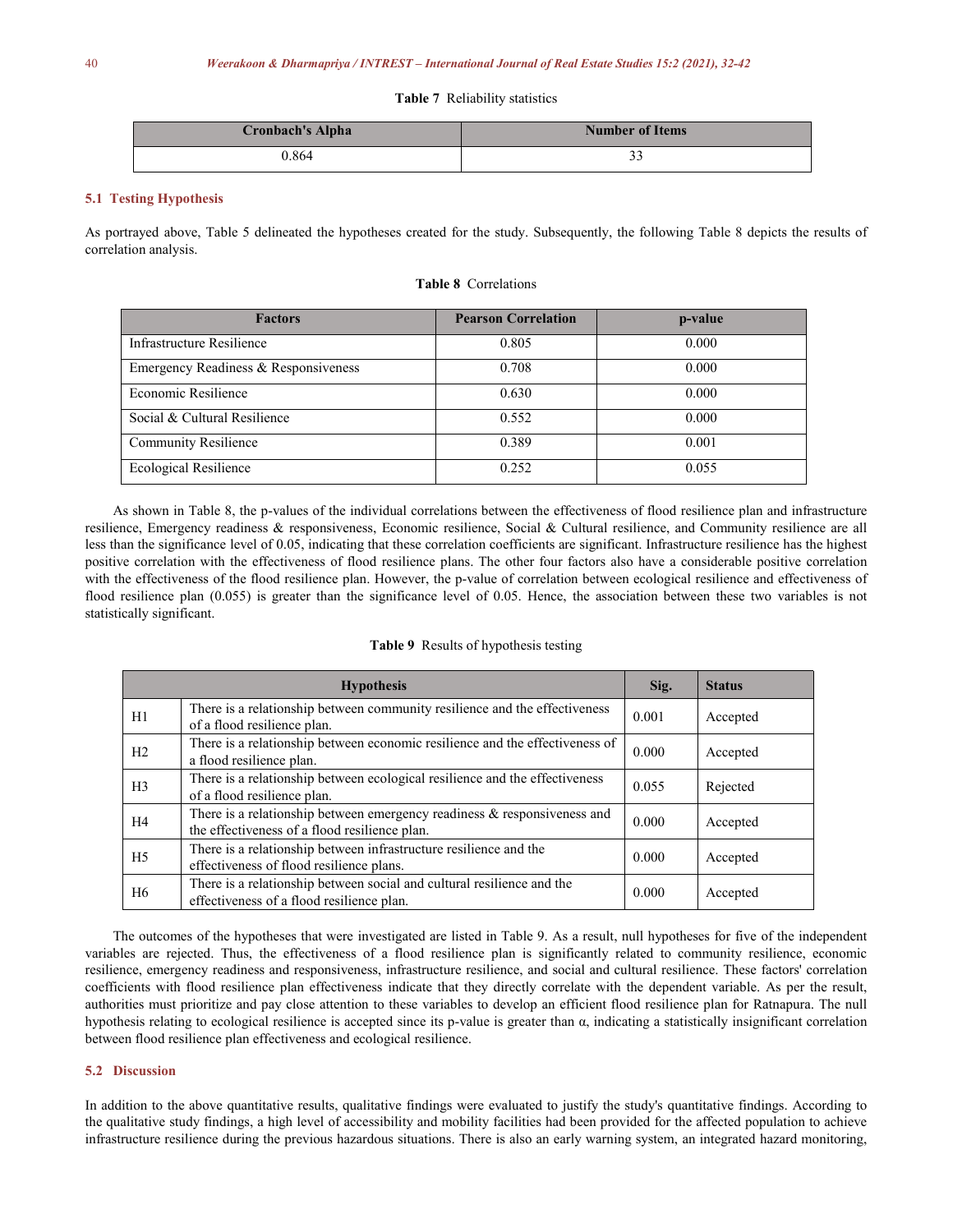forecasting, and prediction system. Website, community meetings, television/radio, and the megaphone are early warning tools used in the Ratnapura MC Area. The most prominent early warning method is the megaphone system in Ratnapura Municipal Council Area. Website and community meetings are ineffective because of the poorrelationship between the communities and responsible authorities, such as the local authority and the Disaster Management Center in the area (Ahangama et al., 2019). This emergency readiness and responsiveness have been satisfactory, resulting in a beneficial influence on flood resilience in the area. Although a relocation program was implemented in the Kuruwita area of Ratnapura MC for flood victims in the New Town area, not all respondents had wanted to move because of the distance to the city centre.

Furthermore, the government has established a recovery method for residential properties to ensure Economic Resilience in a flood disaster. The assessor assesses the losses and determines the recovery amount. During the disaster period, they are usually granted non government funds donated by non-governmental organisations (NGOs) such as United Nations Central Emergency Response Fund and UN-Habitat Funds. Therefore, implemented strategies for economic resilience have also positively impacted the flood-reliance plan's effectiveness.

The relevant authorities have carried out pilot initiatives for school children as well as capacity building and awareness activities for the local community, including experience sharing. The ecological resilience has been badly affected due to the improper execution of existing land use planning and building regulations, such as the illegal encroachment of river reservations and reclamation of the low-lying areas in Ratnapura. This may have adversely impacted the effectiveness of the flood resilience plan.

### **6.0 CONCLUSION AND RECOMMENDATION**

Flood is one of the most prevalent natural catastrophes that can cause significant damage to people and the property. It is crucial to deploy adaptive measures and proper resilient techniques to prevent the massive negative repercussions of flooding. This will be beneficial to the city's urban sustainability as well. Therefore, the study aims to assess the factors affecting the effectiveness offlood resilience plans in the Ratnapura MC Area to achieve urban sustainability. The study's quantitative findings revealed that respondents' satisfaction with emergency readiness and responsiveness is higher than the other five independent variables. There is a positive relationship between five independent variables (Community Resilience, Economic Resilience, Emergency Readiness & Responsiveness Infrastructure Resilience, and Social and Cultural Resilience) and the effectiveness of the flood resilience plan. However, Ecological Resilience recorded an insignificant correlation with the effectiveness of the flood resilience plan. The quantitative findings of the study were also backed through qualitative results. The qualitative findings revealed that strategies implemented, such as providing accessibility and mobility facilities for flood-affected residents, installing an early warning system with modern technology, implementing relocation programs, providing recovery amounts, and conducting community awareness programs, all contributed to a resilient flood disaster management plan. Consequently, the infrastructure and social, economic, and emergency readiness actions have positively influenced the effectiveness of the Ratnapura Flood Resilience Plan to achieve urban sustainability. However, necessary efforts have not been taken to establish ecological resilience, and continuous improper management of land use and building regulations may negatively affect the effectiveness of the flood resilience plan.

The involvement of planning authorities is more important to strengthen the resilience of the Ratnapura MC area by focusing on the implementation of new ecological resilient strategies. The development of rainwater ponds with high water retention capacities and rooftop gardening can help achieve effective ecological resilience in the area. Further, integrated interventions related to infrastructure, community, economic, social, and cultural aspects also need to be improved to mitigate hazardous flood situations. It will be valuable to urban planners and decision-makers in implementing strategic action resilience projects and policies in future catastrophe mitigation planning to ensure urban sustainability by maximizing the city's resilient capacities. Finally, it can be used in the mass appraisal method and applied to real estate property development in Sri Lanka.

#### **Acknowledgment**

The authors acknowledge the Center for Real Estate Studies (CRES), Department of Estate Management and Valuation, University of Sri Jayewardenepura, Sri Lanka for the integrated support to make this research possible.

#### **References**

- Abenayake, C. C., Dias, N., Amaratunga, D., Haigh, R., Wijayawardana, N. P., & Jayasinghe, A. B. (2019, December 12-14). *Scenario analysis for flood resilient built form - Case of Colombo Sri Lanka*. Paper presented at the 10th International Conference on Structural Engineering and Construction Management (ICSECM2019), Kandy, Sri Lanka.
- Adinyira, E., Oteng-Seifah, S., & Adjei-Kumi, T. (2007, June 27-29). A review of urban sustainability assessment methodologies*.* In M. Horner, C. Hardcastle, A. Price, J. Bebbington (Eds.), Proceedings of the International Conference on Whole Life Urban Sustainability and Its Assessment. Glasgow: Glasgow Caledonian University.

Adger, W. N. (2000). Social and ecological resilience: Are they related? *Progress in Human Geography*, *24*(3), 347-364.

Ahangama, N., Prasanna, R., & Blake, D. (2019). 'Living with the floods': The influence of relational and cognitive capital on disaster risk management capacities in Ratnapura, Sri Lanka. *Resilience, 7*(1),41-58.

Al‐Manji, S., Lovett, J., & Mitchell, G. (2021). Factors affecting disaster resilience in Oman: Integrating stakeholder analysis and fuzzy cognitive mapping. *Risk, Hazards & Crisis in Public Policy*, *12*(1), 29-50.

Batica, J. (2015). Methodology for flood resilience assessment in urban environments and mitigation strategy development (Doctoral dissertation). University of Nice Sophia Antipolis, Nice, France. Retrieved from https://tel.archives-ouvertes.fr/tel-01159935